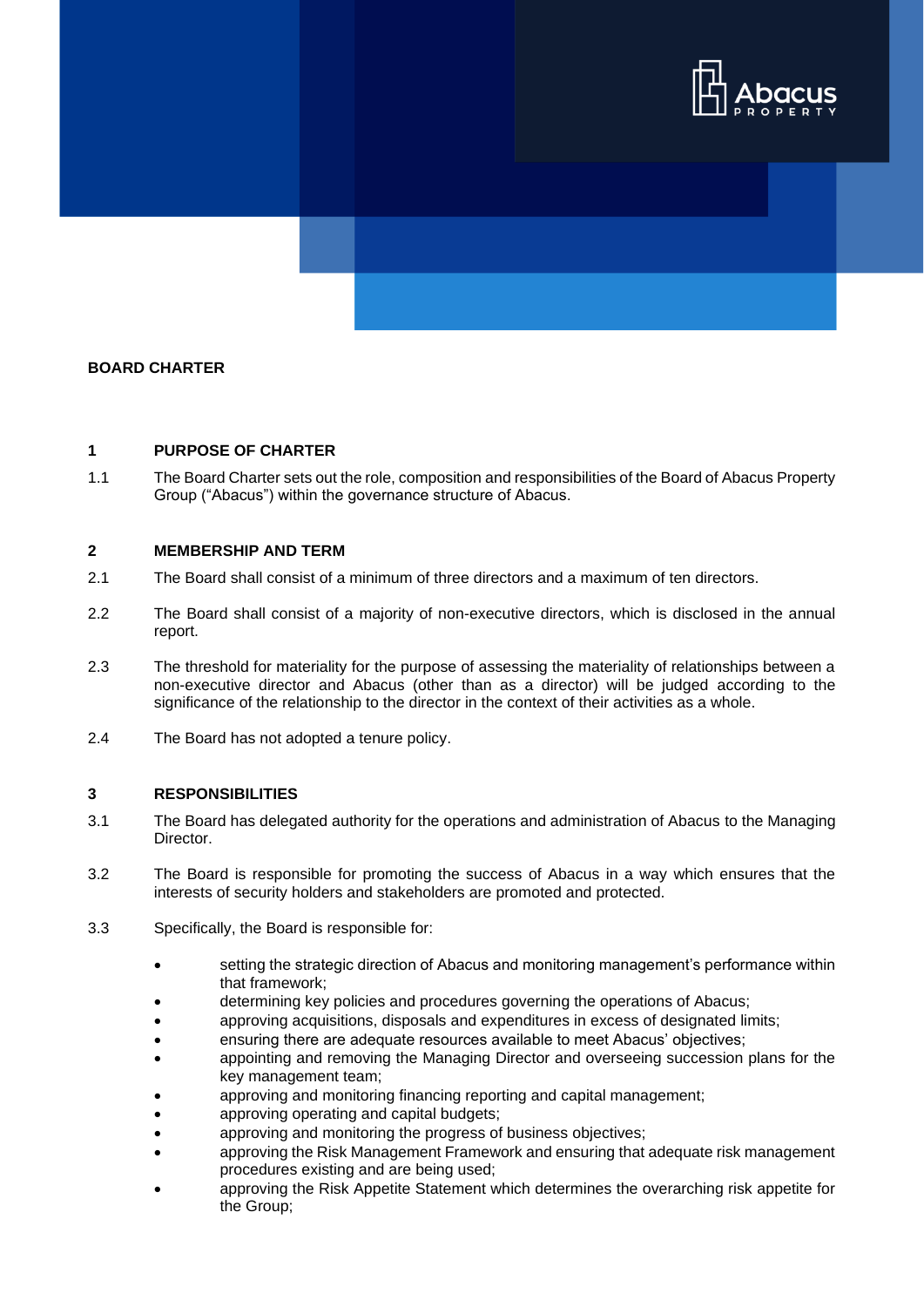

- ensuring that Abacus has appropriate corporate governance structures in place including standards of ethical behavior and a culture of corporate and social responsibility;
- ensuring compliance with all regulatory requirements;
- ensuring that the Board is and remains appropriately skilled to meet the changing needs of the company;
- reviewing the Abacus insurance program at least annually having regard to the Group's business and the insurable risks associated with the Group's business;
- reviewing management compliance with the Abacus Workplace Health and Safety Policy;
- approving the Compliance and Sustainability Charter which sets out the role composition and responsibilities of the Compliance and Sustainability Committee and ensuring the Compliance and Sustainability Committee considers matters in relation to sustainability and the environment;
- approving the entity's statement of values and code of conduct; and
- satisfying itself that entity's remuneration policies are aligned with the entity's purpose, values, strategic objectives and risk appetite.

#### **Chair**

- 3.4 The Chair is elected by the Directors.
- 3.5 Should the Chair be absent from a meeting, the members of the Board present at the meeting have authority to choose one of their number to chair that particular meeting.

#### **Lead Independent Director**

- 3.6 A lead independent director who is an existing non-executive director will be appointed by the directors if the Chair is deemed not independent in accordance with ASX Corporate Governance Council Corporate Governance Principles and Recommendations, Fourth Edition, Recommendation 2.3.
- 3.7 The lead independent director is responsible for:
	- leading the Board in its duties if the Chair is conflicted; and
	- leading the Board in its duties if the Chair is unavailable.

#### **Separation of functions between the Chair and the Managing Director**

- 3.8 The roles of the Chair and Managing Director are separated.
- 3.9 The Chair is responsible for:
	- leading the Board in its duties to Abacus;
	- ensuring there are processes and procedures in place to evaluate the performance of the Board, its committees and individual directors;
	- facilitating effective discussions at Board meetings; and
	- ensuring effective communication with security holders.
- 3.10 The Managing Director is responsible for:
	- **the policy direction of the operations of Abacus;**
	- the efficient and effective operation of Abacus;
	- ensuring directors are provided with accurate and clear information in a timely manner to promote effective decision-making by the Board; and
	- ensuring all material matters affecting Abacus are brought to the Board's attention.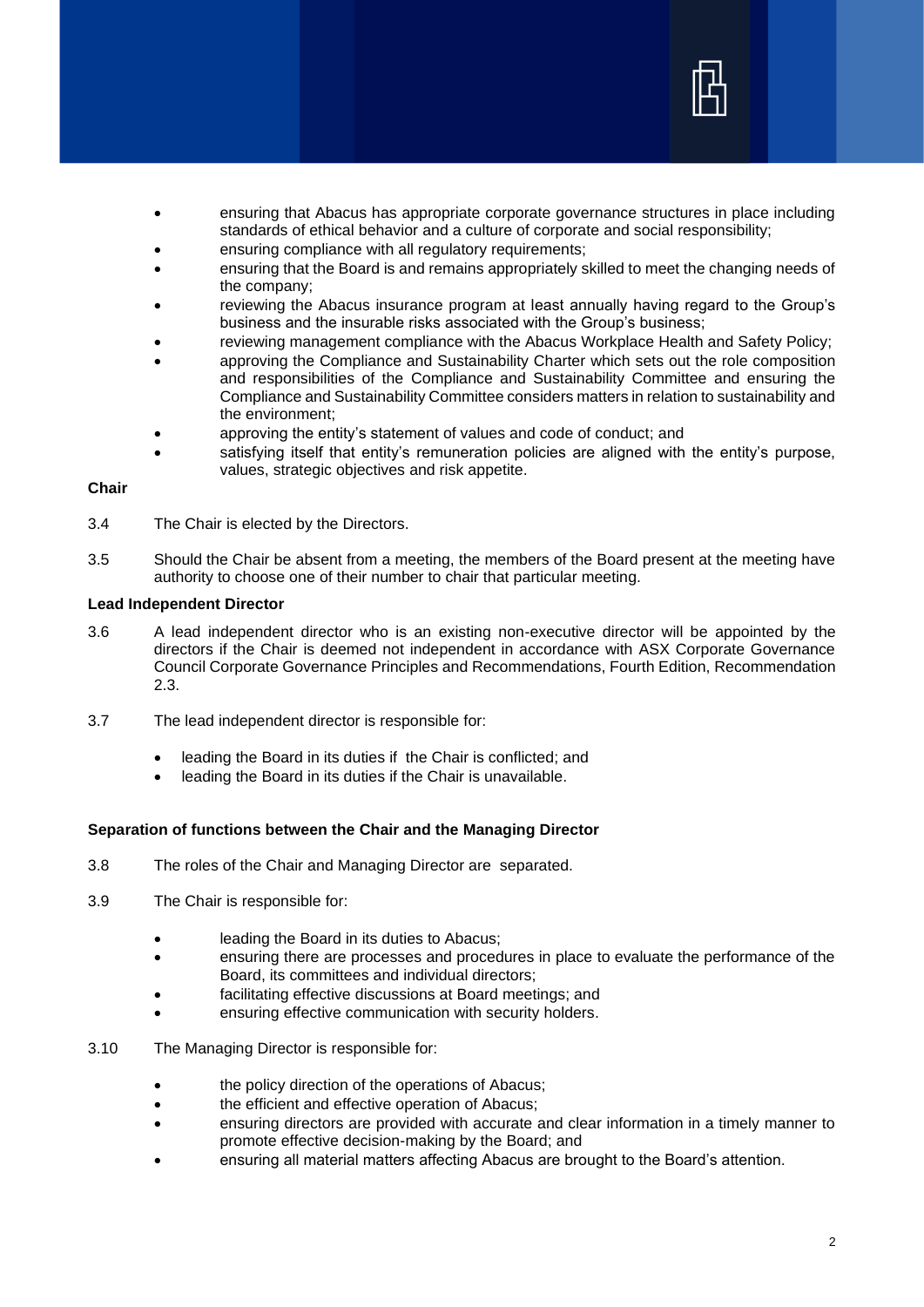

### **Secretary**

- 3.11 The Company Secretary will be the secretary of the Board.
- 3.12 The secretary is responsible for:
	- advising the Board and its committees on governance matters;
	- monitoring that Board and committee policy and procedures are followed;
	- coordinating the timely completing and dispatch of Board and committee papers;
	- ensuring that the business at Board and committee meetings is accurately captured in the minutes; and
	- helping to organize and facilitate the induction and professional development of directors.
- 3.13 Each director may communicate directly with the company secretary and vice versa.
- 3.14 The decision to appoint or remove a company secretary must be approved by the Board or otherwise permitted under the Corporations Act 2001 (Cth).

# **4 CONFLICTS OF INTEREST**

- 4.1 Abacus values the experience and perspective brought to the Board by Board members who are involved with stakeholders of Abacus or with companies and organisations that have commercial relationships with Abacus. The involvement with such a company or organization is in no way perceived to diminish a director's ability to act as an independent director of Abacus. Nevertheless, any director on the Board of another entity is ordinarily expected to seek to be excused from any part of a meeting where that entity's commercial relationship with Abacus is directly or indirectly discussed.
- 4.2 Should the Chair be directly or indirectly involved with an entity being discussed by the Board, the Chair shall excuse themself from the meeting and the members of the Board present at the meeting have authority to choose one of their number to chair that section of the meeting.
- 4.3 In accordance with the Conflicts of Interest Policy, directors must:
	- disclose to the Board any actual or potential conflicts of interest which may exist as soon as they become aware of the issue;
	- take any necessary and reasonable measures to try to resolve the conflict; and
	- comply with the Corporations Act provisions on disclosing interests and restrictions on voting, which generally will involve the conflicted director being absent from the meeting while the Board discusses the matter, and not voting on the matter.
- 4.4 The management of conflicts of interests that may arise within Abacus is detailed in the Conflicts of Interest Policy and the Abacus Conflicts Register.

# **5 SCOPE AND ACCESS**

- 5.1 The activities of the Board are in relation to Abacus.
- 5.2 Directors may access such information and seek such independent advice as they individually or collectively consider necessary to fulfil their responsibilities and permit independent judgement in decision making.
- 5.3 In addition to the normal receipt of Board papers and other Board presentations, directors will be entitled to: